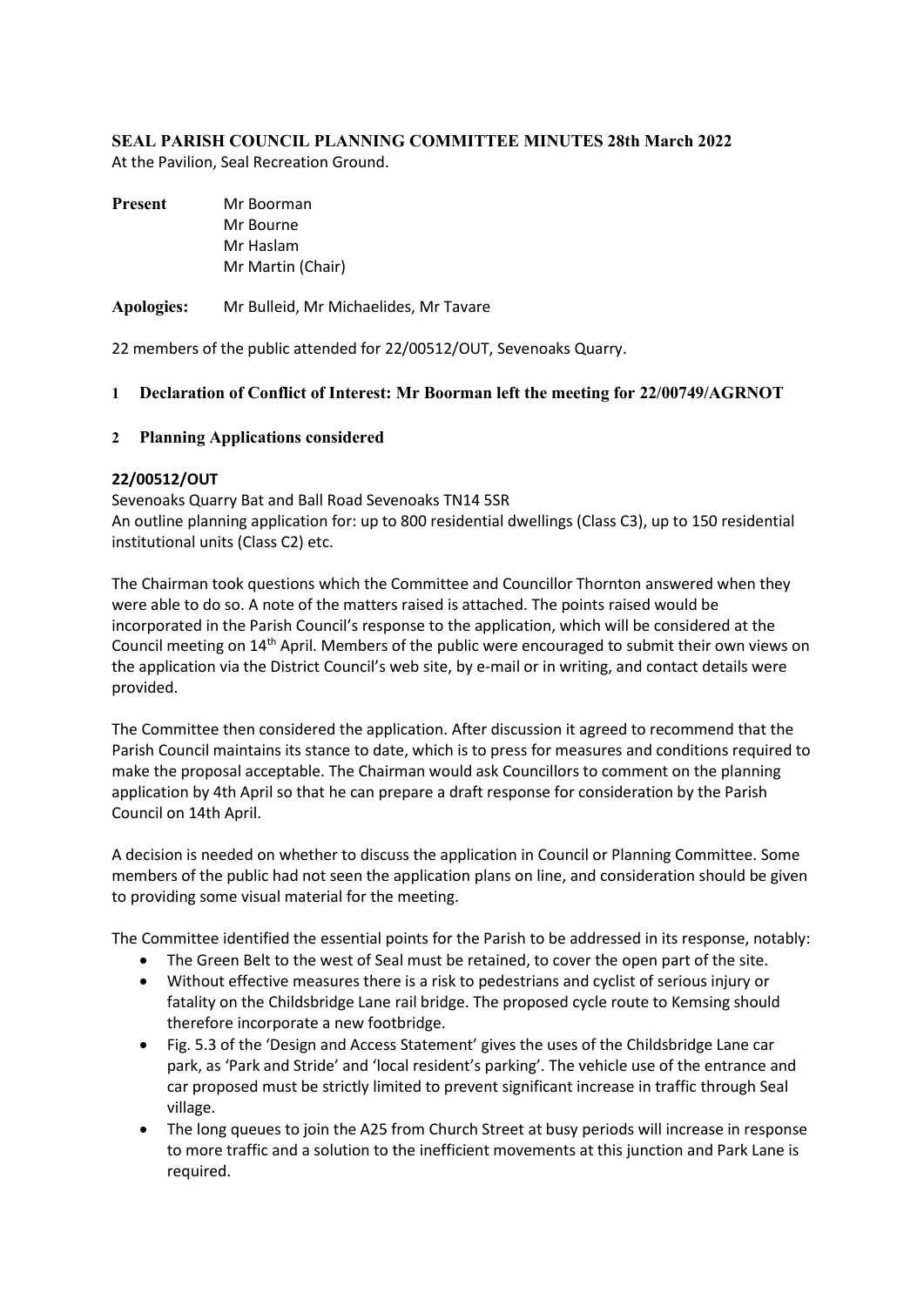• Early improvement of Bat and Ball to reduce congestion on A25 overall.

The Committee felt that the application as it stands does not adequately protect the Green Belt to the west of Seal, nor ensure that traffic using the 'tertiary' entrance on Childsbridge Lane is strictly limited. There are questions about the long term ownership of the site as a whole, how the open space could be managed and protected, the future use of the barn, the size and control of the car park, and measures to ensure that the emergency vehicle access is solely for that purpose. In these matters the PC seek solutions in perpetuity, which may not be provided by planning conditions alone.

The Highways Authority must endorse the improvements proposed to Bat and Ball junction to ensure there is no increase in congestion, and a means should be sought to improve access onto A25 from Seal and Kemsing. It was noted that the application proposes access for construction traffic via Bat and Ball.

## **22/00698/HOUSE** 1 Broadhoath Seal Sevenoaks TN15 0LX

Demolition of existing conservatory and construction of single storey rear extension with roof lantern etc.

A previous application to which the Parish Council did not object was refused. The committee had no objection to this amended application, subject as before to there being adequate parking on the site and retention of the boundary hedge as a screen.

**3 Application on which the Parish Council has been consulted on whether additional details of siting, design and external appearance are required for more detailed consideration.**

## **22/00749/AGRNOT**

White Rocks Farm Carters Hill Underriver Sevenoaks TN15 0SL Agricultural livestock building.

The Committee noted that a full planning application had been submitted for a hay barn on the property due to the mixed-use of the land, and felt that a full application would be right for the current proposal, which would be in full view in the Green Belt and AONB.

The Committee was concerned that the livestock building would have the same access as a recently permitted outdoor riding school on the adjacent land, and their entrances would be be in close proximity. This could be unsafe for users of the school, who would include children and the disabled.

The views of the local authority's rural advisor should also be obtained on:

- Facilities for storing and handling manure, and the design of the building for cleaning and the collection of waste water for safe disposal.
- Whether natural lighting would be sufficient to 'remove the need for electric lighting' as suggested.
- Whether it would be necessary to accommodate all the livestock at the same time in a building of this size, taking into account their existing accommodation.

It was noted that 2 timber livestock buildings (or stables) constructed nearby in 2020 remain in place, but are not declared on the application.